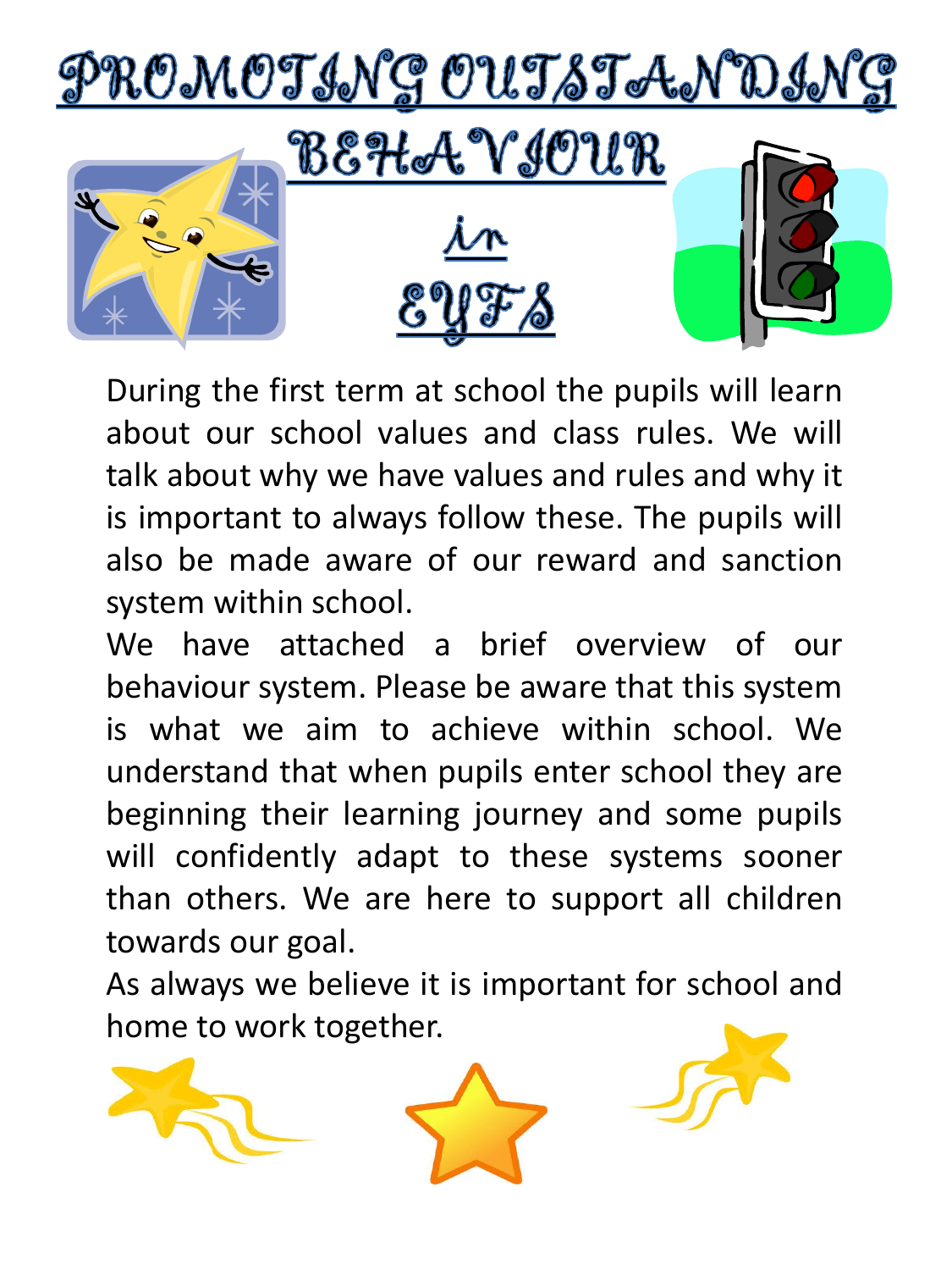# **Avondale School Values and Ethos**



*These values sum up the distinctive nature of Avondale School.*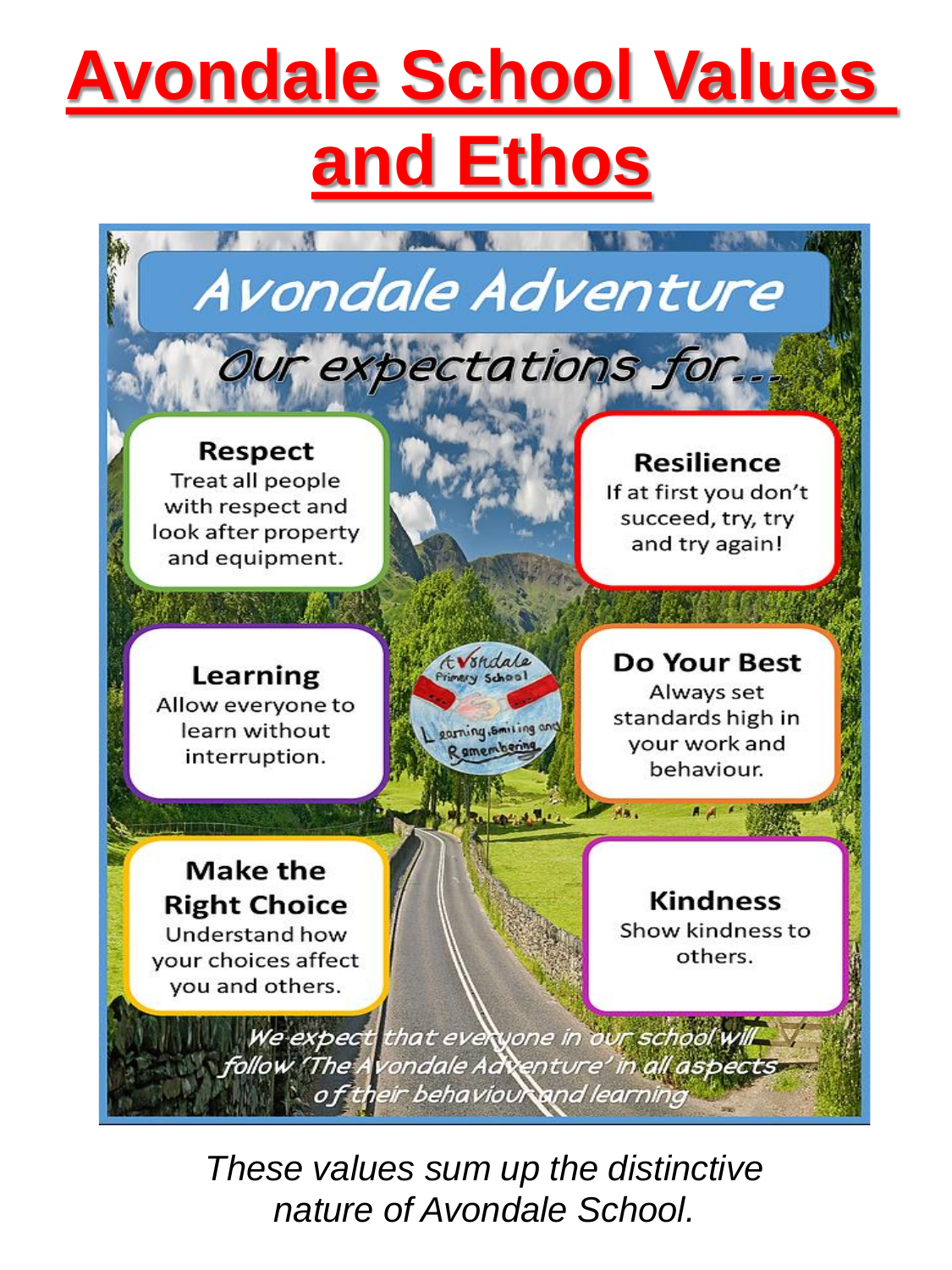## **Rewards**

Within reception we believe in a positive approach and always seek to reward pupils who behave well. We want all children to feel that their efforts are appreciated and their achievements are valued. We encourage and reward children in a number of ways:

- Regular praise  $-$  oral and written
- Praise from another teacher / head teacher
- Reward stickers / stamps
- **Certificates**
- Allocation of responsibility
- Dojo rewards points
- Pupil of the week certificate given out in assembly in front of whole school – parents invited to watch
- Text sent home on Friday if your child has remained on green all week
- Platinum certificates for going above and beyond what is expected
- Golden time fun session



Throughout school, we use the Dojo reward system. Every child has their own little dojo monster. When they demonstrate good behaviour and one of our Avondale values, they receive a dojo point on the dojo chart. At the end of each week any pupil that has received 10 team points or more is rewarded with certificate. Every Friday, the pupil with the most dojo points is awarded the Reception Dojo Trophy and can choose a prize from the Reception prize box.

Platinum certificates are also awarded to pupils who consistently demonstrate good behaviour.

Children are rewarded for consistent good behaviour at the end of each half term with a Golden Time Fun session.

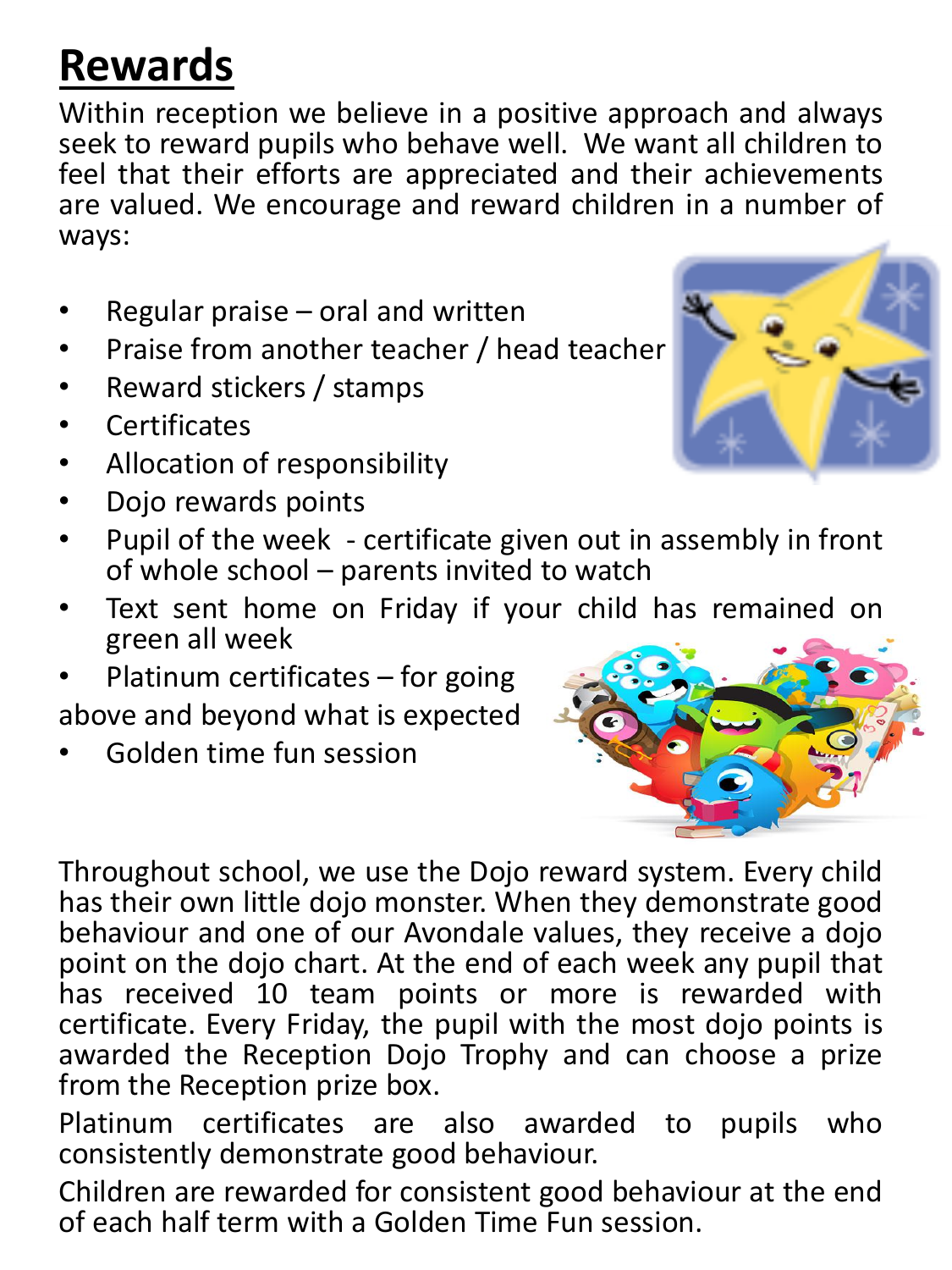### Avondale House System

At Avondale we have a very active House System whereby all staff and students are assigned to one of four houses. You will be informed which house your child is in within the first few weeks of starting school. Members of the same family are usually assigned to the same house. Based on the immediate surroundings of our school, the houses are named after local parks.



Within class, every time a pupil is awarded a dojo point they earn points for them as an individual, whilst also earning team points for their house.

The house with the most reward points is congratulated each week in our Celebration Assembly. At the end of each half term, the winning house is rewarded with a non-uniform day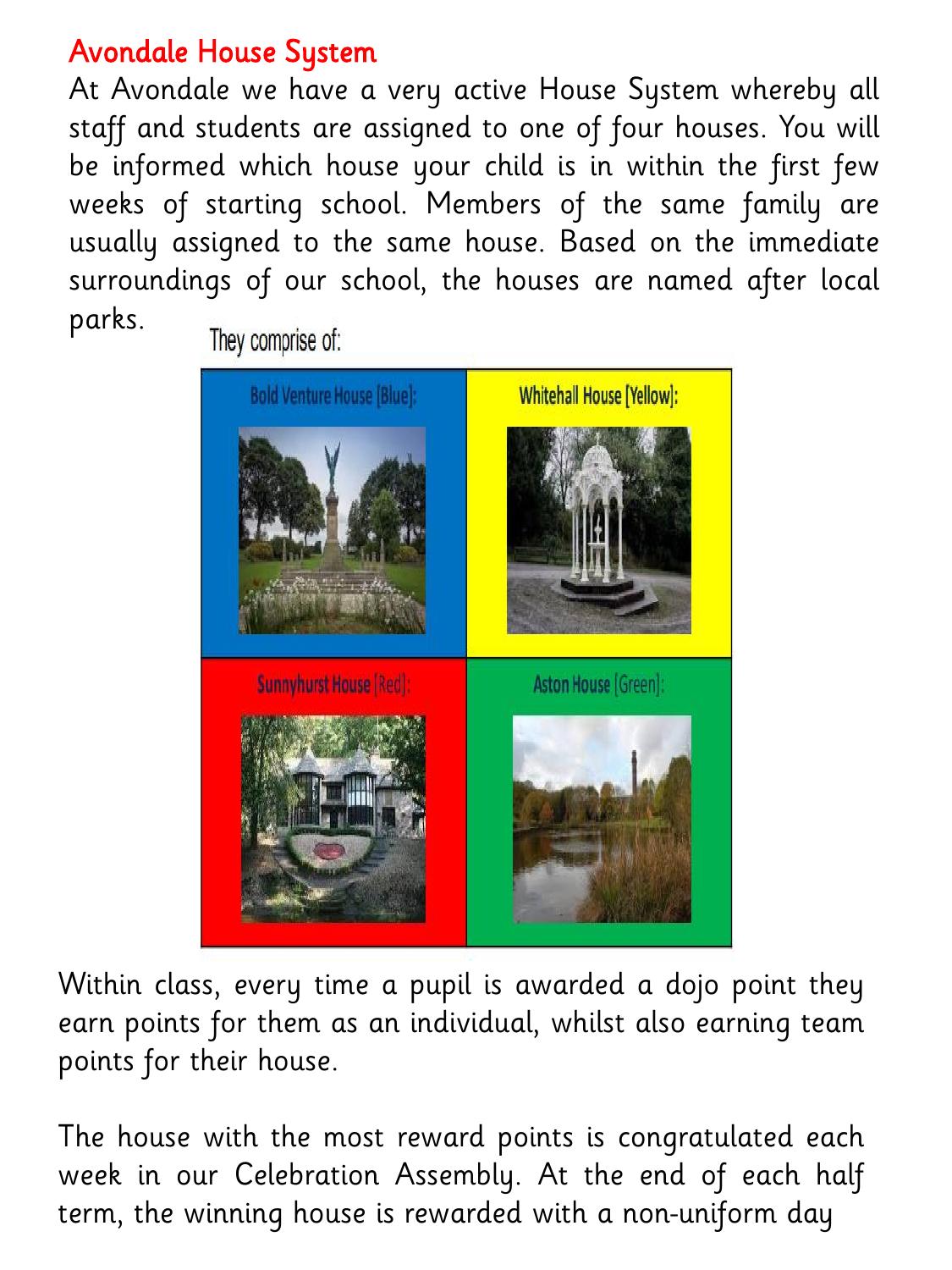# **Sanctions**

Sanctions do exist within the Foundation Stage to help promote good habits for learning and behaviour. When a child forgets a class rule or school rule, or breaks it on purpose, sanctions will be used fairly. It is important that the sanctions are applied consistently throughout the school and at Avondale we have adopted a "Traffic Light System".

All classrooms have on display a set of traffic lights.

At the start of each morning / afternoon session all children's names are displayed on the green light.

If a child refuses to do what has been requested (e.g. not sitting on the carpet /not lining up /not listening etc) or displays inappropriate behaviour then a warning (cross) is placed next to their name on the class behaviour chart. On the third warning (cross) their name will be moved to the amber traffic light – the resulting sanction will be that the child misses 15 minutes of playtime or Dinnertime. They must think about their actions. This will be

reported on CPOMS by the teacher and key people alerted.

### **At this stage parents would not be informed.**

If a child has been on AMBER 3+ times within a half term then parents will be contacted to discuss their child's behaviour.